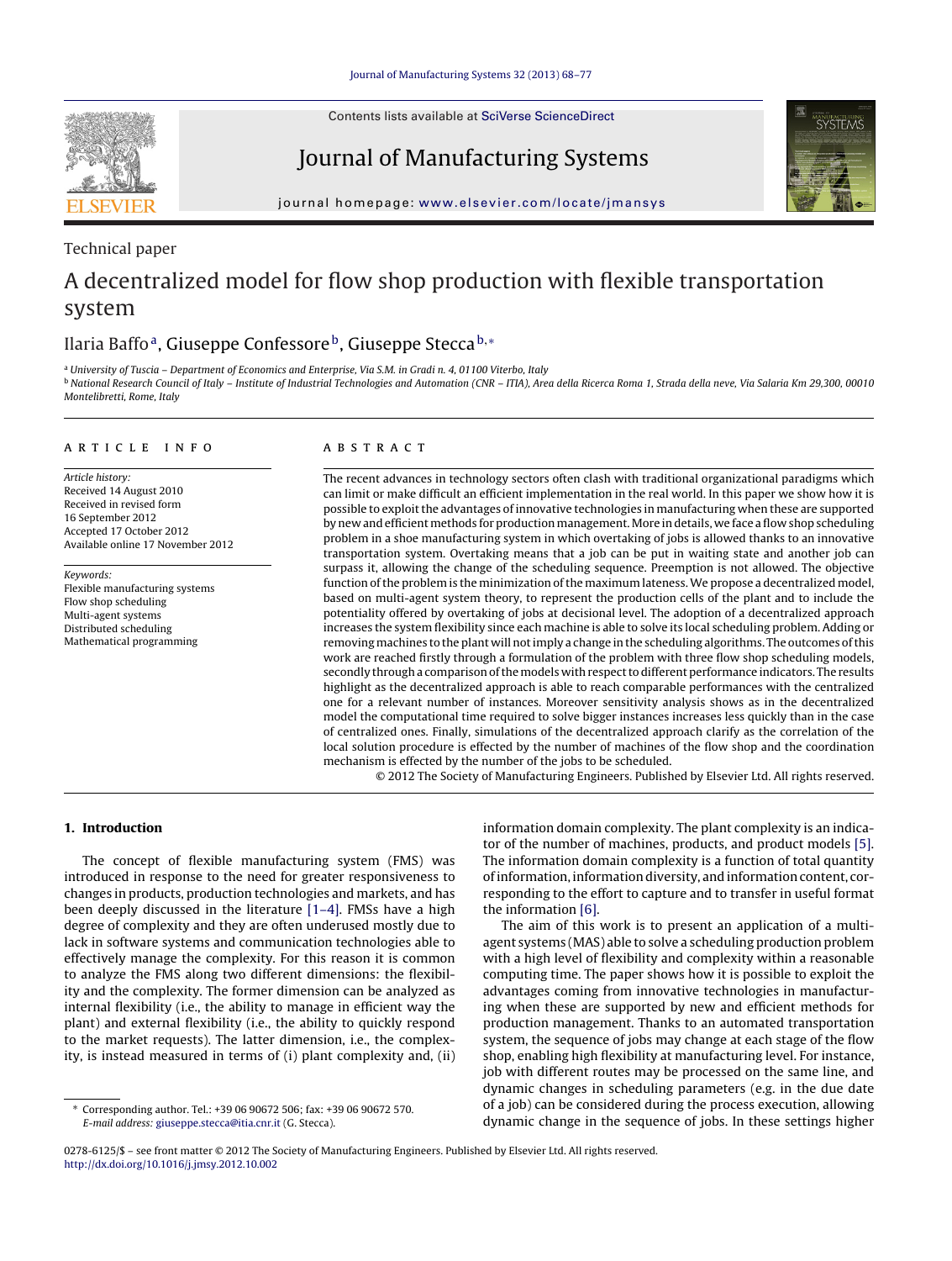system flexibility comes together with higher management complexity. In fact, if from one side the transportation system enables higher flexibility allowing schedules to be changed and given jobs to surpass other jobs during execution, from the other side the scheduling problem to be managed and solved is much more complex. As a matter of fact, the resulting scheduling problem must consider schedules in which a job surpasses another. The scheduling problem deals with the allocation of activities to time slots and/or machines. The output of the scheduling, i.e., the schedule, is a list of jobs or activities to be processed or executed in a period of time using a set of scarce resources. Historically, scientific literature proposed several techniques and tools to solve the problem within a reasonable computational time with respect to the requirements of the decisional maker. Unfortunately, it is not unusual that technological restrictions and precedence or other real constraints can increase dramatically the complexity of real problem instances. On the other hand, the technological innovations for FMSs require changes in traditional organizational paradigms. In particular, this work presents a case study where the transportation system within the flow shop plant allows the overtaking of jobs, and the decision support system is unable to consider this opportunity. This happens because very often the flow shop scheduling, where all jobs have to be processed in an identical order on a given set of machines, is solved using the hypothesis of permutation, i.e., the hypothesis considering the job sequence equal for all the machines of the flow shop. If the job overtaking is considered, the complexity of the flow shop scheduling increases dramatically because it is required to represent a different sequence of jobs for each machine.

In this work, three different models are formulated and compared:

- Centralized permutation flow shop scheduling problem (PFS): the decision about the jobs processing sequence is made once by one decisional maker who collects the plant information. The overtaking of jobs is not allowed.
- Centralized general flow shop scheduling problem (GFS): the decision about the jobs' order processing is made once by one decisional maker who collects the plant's information. The overtaking of jobs is allowed.
- Decentralized flow shop scheduling problem "cascade" (CFS): the decision about the jobs' order processing is made by several decisional makers, one for each manufacturing cell. The overtaking of jobs is allowed.

The analyzed models are formulated and tested in order to evaluate in which cases is more convenient to adopt a centralized or decentralized approach to solve the scheduling problem.

The problem instances are built considering, as a constraint, the case of some jobs having null operation time on specific machines of the shop. In all the considered cases, preemption of jobs is not allowed. A job must finish its current operation before it can be shifted in waiting state and another job can surpass it.

The objective of the work is to evaluate the goodness of the models proposed by the literature with respect to the new opportunities offered by innovative manufacturing technologies in production.

The paper is organized as follows. Section 2 presents literature review on shop scheduling problems. In Section 3, the problem with the physical plant characteristics and the production constraints are presented. In Section [4,](#page--1-0) the centralized models are formulated while in Section [5](#page--1-0) the decentralized approach is defined. The solution approach and the comparison between the presented models are given and discussed in Section [6.](#page--1-0) Finally, in Section [7,](#page--1-0) conclusions about the best approach to use in order to reach a specific objective for solving flow shop scheduling problems are given. Ideas for future improvements follow.

#### **2. Literature review**

The flow shop scheduling problem (FSP) is a particular type of scheduling problem which considers the processing of a given set of jobs, and where all jobs have to be processed in an identical order on a given number of machines [\[7\].](#page--1-0) Several models and resolution methods exist in literature for representing and solving the FSP. The solution methods can be evaluated by using different performance indicators [\[8\],](#page--1-0) mainly related shop time or due date. Shop time performance indicators are the flow time, defined as the time a job spends in the shop, and the maximum completion time of the schedule, named makespan, equal to the ending time of last job in the sequence, are measures related to the shop time. However, in real shops, meeting the due dates tends to be a more important criterion than minimal flow time. Time based performance indicators are lateness and tardiness. The first one can be defined as the difference between the completion time and the due date of the job; a good schedule can be obtained by minimizing the maximum lateness. The second one is defined as the maximum between the value 0 and the value of job's lateness; a good schedule can be obtained by minimizing the maximum tardiness. With respect to the transportation system, overtaking of the jobs may be considered. Job overtaking means that a job can be put in waiting state before to start or after ending an operation in a specific machine of the flow shop and the following job in the sequence can surpass it, causing a change in the jobs sequence. If this opportunity is not exploited, the problem solution considers only permutation schedules, meaning that the job sequence is the same for all machines. In this paper, a permutation FSP is analyzed by adopting the centralized approach and a general FSP exploiting job overtaking is analyzed in both centralized and decentralized approaches. For both settings proper buffers for waiting jobs have to be considered and prearranged. The permutation FSP will not consider the job overtaking. The comparison is then not punctual and it is performed with the aim to demonstrate the potentials and computational problems of the job overtaking based models in static settings. Another shop characteristic that may be considered is the possibility to interrupt a process of one job in a machine; if this is not allowed, the problem resolution creates non preemptive schedules.

Plentiful literature exists about the several aspects of the FSP. An interesting review of flow shop problems with makespan criterion can be found in Ref. [\[9\].](#page--1-0) Rajendran and Ziegler [\[10\]](#page--1-0) present several heuristics for static flow shop where the objective function is the minimization of the sum of weighted flow time, weighted tardiness of jobs, and the setup times are considered. Ziaee and Sadjadi [\[11\]](#page--1-0) propose different formulations for the FSP considering the minimization of the makespan, the flow time, and the tardiness. In particular, they propose a general formulation for FSP not limited by the permutation assumption; as a consequence, the sequence on a machine can be different from the sequence on another one. This assumption is the same considered in our paper. Allahverdi [\[12\],](#page--1-0) proposes two very interesting works where a FSP problem with 2 machines and m-machines is tackled while minimizing at the same time the makespan and the flow time in Ref. [\[12\],](#page--1-0) and the makespan and maximum tardiness in Ref. [\[13\].](#page--1-0) Tseng et al. [\[14\]](#page--1-0) compare four of the most known formulations of the permutation FSPs with respect to the effectiveness performance measures, and they conclude that, in terms of computer solution time, the model proposed by Wagner [\[15\]](#page--1-0) performs better than the models proposed by Wilson [\[16\],](#page--1-0) Manne [\[17\],](#page--1-0) and Liao and You [\[18\].](#page--1-0) A lot of methods have been proposed to implement heuristics for FSP and to test their efficiency. The most known method has been proposed by Johnson in the 1954 for the FSP with 2-machines [\[19\].](#page--1-0) Starting from this seminal work, several studies improved the ability to solve more complex flow shop scheduling problems using specific heuristics based on graph theory [\[20\]](#page--1-0) or on known techniques as Lagrangian relaxation [\[21\]](#page--1-0)